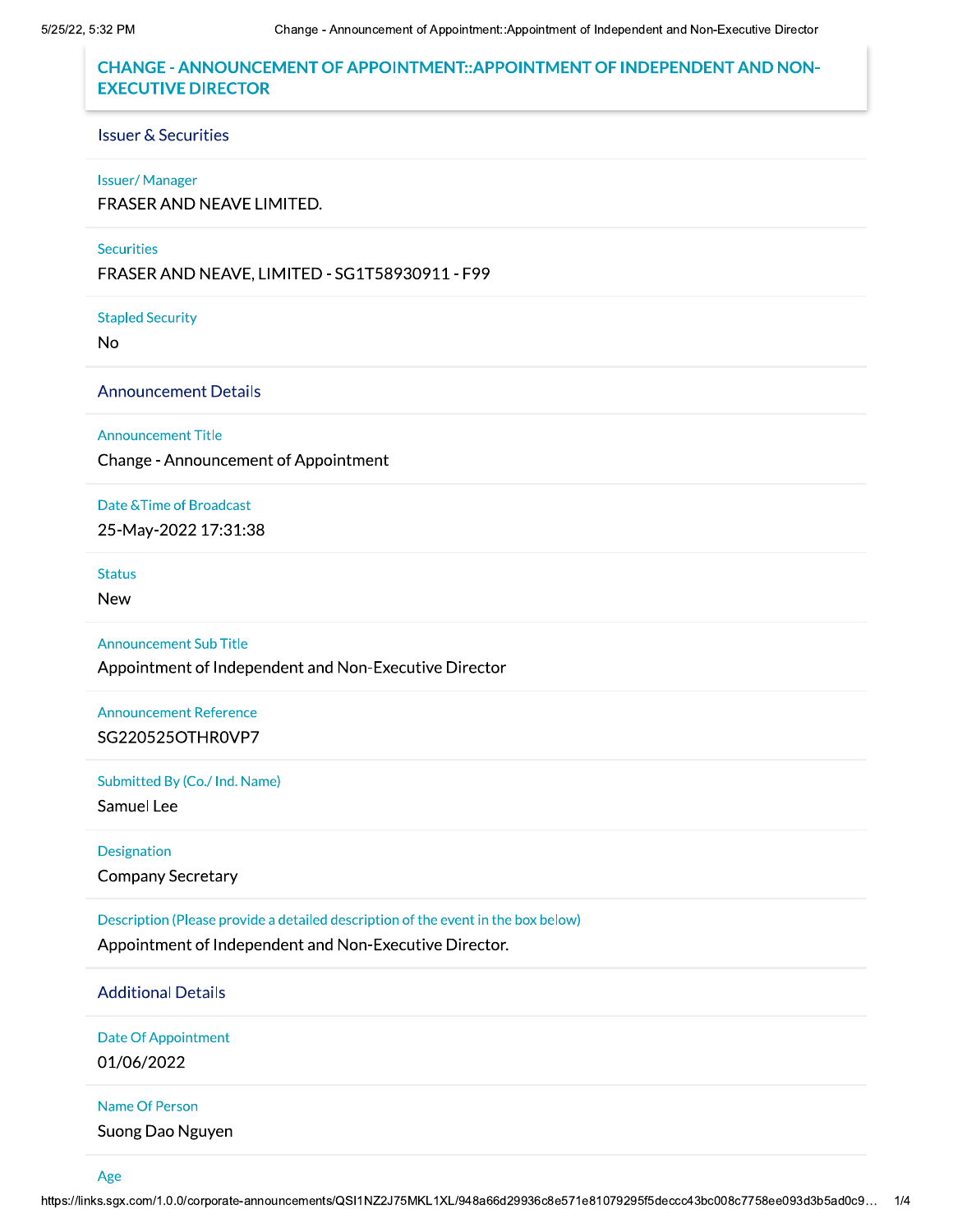56

## **Country Of Principal Residence** Vietnam

The Board's comments on this appointment (including rationale, selection criteria, board diversity considerations, and the search and nomination process)

The Nominating Committee ("NC") has assessed Ms Nguyen's skillset, experience and independence, and is satisfied that she will be able to contribute to the Board. The NC recommends, and the Board agrees, that Ms Nguyen be appointed as an independent, non-executive Director of the Company, and a member of the NC.

Whether appointment is executive, and if so, the area of responsibility **No** 

Job Title (e.g. Lead ID, AC Chairman, AC Member etc.)

Independent, Non-executive Director and Member of the Nominating Committee.

**Professional qualifications** 

Juris Doctor, School of Law, University of California Bachelor's Degree in Classics (Greek & Latin), Harvard University Admission to the State Bar of New York Admission to the State Bar of California

Any relationship (including immediate family relationships) with any existing director, existing executive officer, the issuer and/or substantial shareholder of the listed issuer or any of its principal subsidiaries

**No** 

Conflict of interests (including any competing business) **No** 

Working experience and occupation(s) during the past 10 years

Founder and Managing Partner, DN Legal Limited (2014 to Present) Managing Partner, Allen & Overy Legal (Vietnam) LLC (2012 to 2014)

Undertaking submitted to the listed issuer in the form of Appendix 7.7 (Listing Rule 704(7)) Or Appendix 7H (Catalist Rule  $704(6)$ 

Yes

Shareholding interest in the listed issuer and its subsidiaries?

**No** 

# These fields are not applicable for announcements of appointments pursuant to Listing Rule 704 (9) or Catalist Rule 704 (8).

Past (for the last 5 years)

Nil

Present

**KCN Vietnam Group Joint Stock Company BeerCo Limited**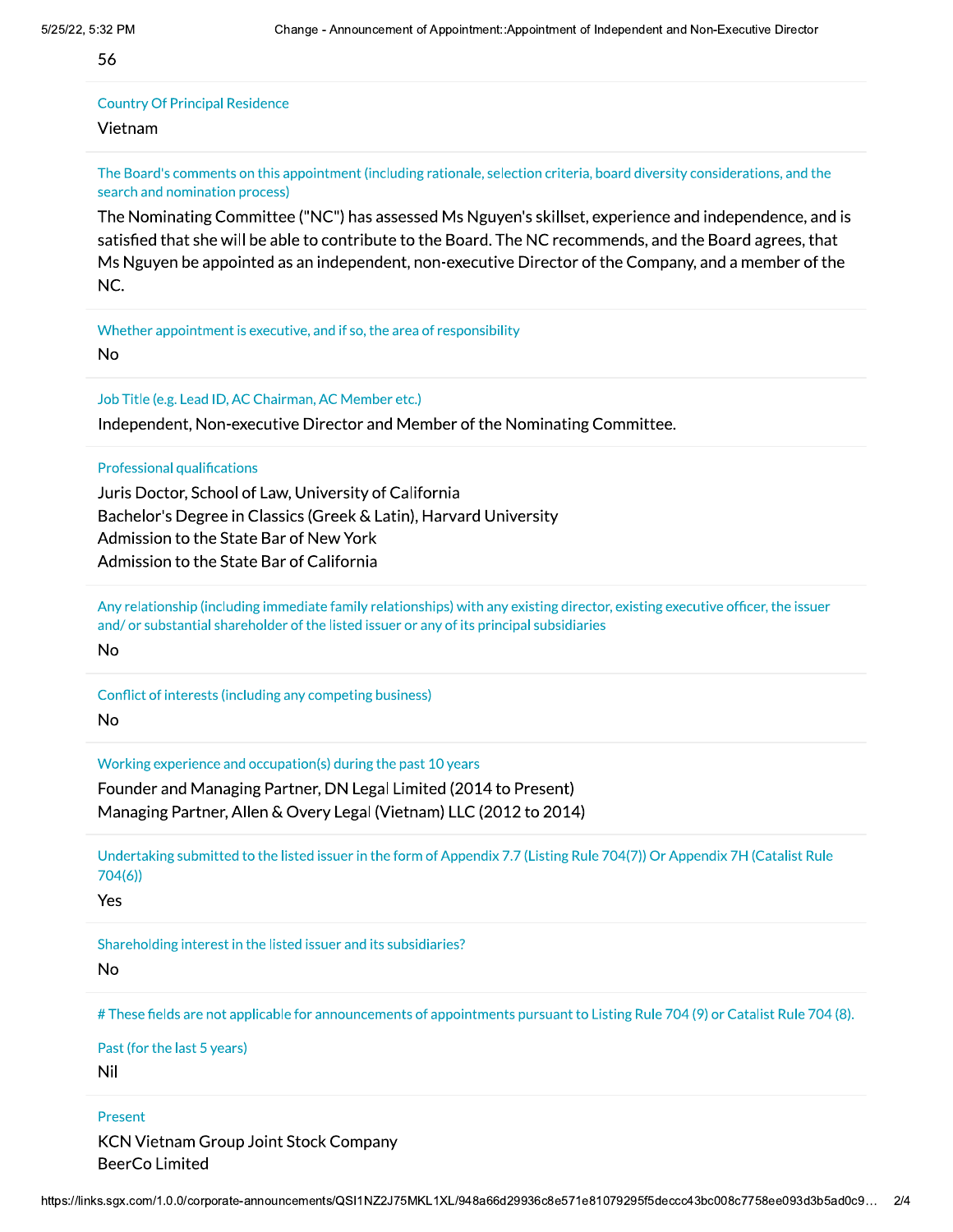(a) Whether at any time during the last 10 years, an application or a petition under any bankruptcy law of any jurisdiction was filed against him or against a partnership of which he was a partner at the time when he was a partner or at any time within 2 years from the date he ceased to be a partner?

No<br>(b) Whether at any time during the last 10 years, an application or a petition under any law of any jurisdiction was filed against an entity (not being a partnership) of which he was a director or an equivalent person or a key executive, at the time when he was a director or an equivalent person or a key executive of that entity or at any time within 2 years from the date he ceased to be a director or an equivalent person or a key executive of that entity, for the winding up or dissolution of that entity or, where that entity is the trustee of a business trust, that business trust, on the ground of insolvency?

No<br>
(c) Whether there is any unsatisfied judgment against him?

No<br>(d) Whether he has ever been convicted of any offence, in Singapore or elsewhere, involving fraud or dishonesty which is punishable with imprisonment, or has been the subject of any criminal proceedings (including any pending criminal proceedings of which he is aware) for such purpose?

No<br>6)<br>8) Whether he has ever been convicted of any offence, in Singapore or elsewhere, involving a breach of any law or regulatory) requirement that relates to the securities or futures industry in Singapore or elsewhere, or has been the subject of any criminal proceedings (including any pending criminal proceedings of which he is aware) for such breach?

No<br>(f) Whether at any time during the last 10 years, judgment has been entered against him in any civil proceedings in Singapore or elsewhere involving a breach of any law or regulatory requirement that relates to the securities or futures industry in Singapore or elsewhere, or a finding of fraud, misrepresentation or dishonesty on his part, or he has been the subject of any civil proceedings (including any pending civil proceedings of which he is aware) involving an allegation of fraud, misrepresentation or dishonesty on his part?

No<br>(g) Whether he has ever been convicted in Singapore or elsewhere of any offence in connection with the formation or management of any entity or business trust?

No<br>(h) Whether he has ever been disqualified from acting as a director or an equivalent person of any entity (including the trustee of a business trust), or from taking part directly or indirectly in the management of any entity or business trust?

No<br>(i) Whether he has ever been the subject of any order, judgment or ruling of any court, tribunal or governmental body, permanently or temporarily enjoining him from engaging in any type of business practice or activity?

No<br>(j) Whether he has ever, to his knowledge, been concerned with the management or conduct, in Singapore or elsewhere, of the affairs of :-

Singapore or elsewhere; or<br>
No<br>
https://links.sgx.com/1.0.0/corporate-announcer 012330032,&2&',0014''2,,2'04'05 -(i) any corporation which has been investigated for a breach of any law or regulatory requirement governing corporations in Singapore or elsewhere; or

No